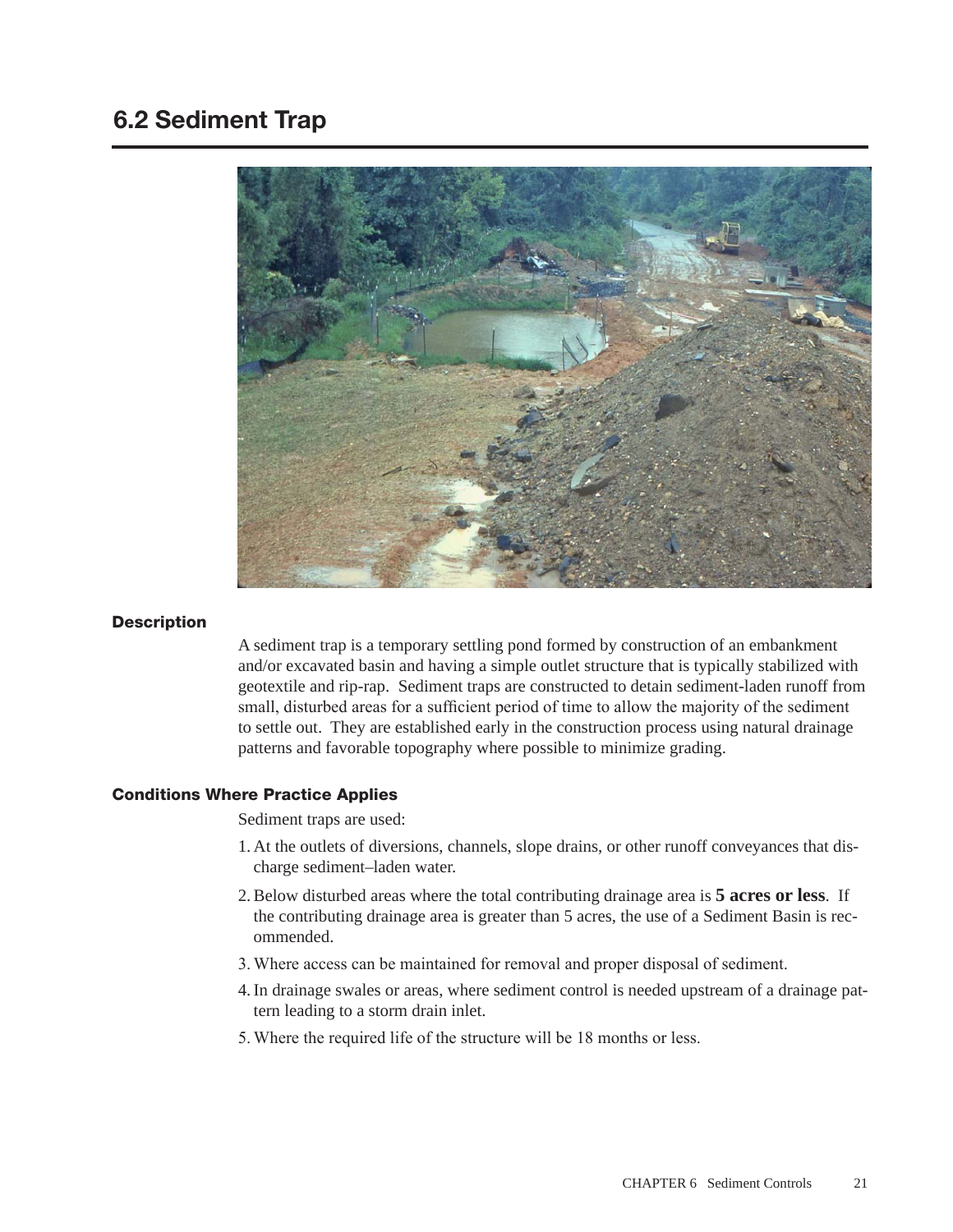6. Where failure of the structure will not result in loss of life; or cause damage to buildings, roads, utilities, or other properties.

Note: Sediment traps, that have the entire capacity achieved through excavation, may have larger drainage areas without compromising the stability of the sediment trap.

### Planning Considerations

*Timing –* Sediment traps shall be constructed as a first step in any land-disturbing activity, and shall be made functional before upslope land disturbance takes place. Sediment traps are temporary measures with a typical design life of 6 months to 18 months. One or more traps are often built early in the construction process to capture sediment, prior to construction of a larger structure (e.g., sediment basin or modified detention basin) is constructed. Sediment traps are to be functional during the entire construction process, both before and after new drainage systems are constructed.

*Location –* Sediment traps usually are placed near the edges of construction sites so to be out of the way of major construction activities.

*Diverting Runoff –* Temporary diversions at the perimeter of sites are used to direct runoff to sediment traps (see Temporary Diversion Specifications).

*Storm-Sewer Diversions –* Storm drains may be temporarily redirected through sediment traps during construction. After construction, the temporary pipes are removed and runoff is allowed to flow through the permanent storm drain as originally intended.

*Utilities –* Give special consideration to sediment trap location and possible interference with construction of proposed drainage ways, utilities and storm drains.

*Trapping Efficiency –* Improved sediment trapping efficiencies can be achieved by including both a "wet" storage volume and a drawdown or "dry" storage volume that enhances settling and prevents excessive sediment losses during large storm events. In order to maintain effectiveness, sediment must be periodically removed from the trap to maintain the required design volume. Frequent inspection and appropriate maintenance should be provided until the construction site is permanently protected against erosion.

#### Design Criteria

*Capacity -* The minimum total design volume for the sediment trap shall consist of two components, the dewatering zone and the sediment storage zone. These zones are shown schematically in Figure 6.2.1. The volume of the dewatering zone shall be calculated for the entire drainage area by the method shown below. The drainage area includes the entire area contributing runoff to the sediment basin, offsite as well as on. The sediment storage volume may be in the form of a permanent pool or wet storage to provide a stable-settling medium, while the dewatered volume shall be in the form of a draw down or dry storage of at least 67 cubic yards per acre which will provide extended settling time during less frequent, larger storm events.

### *a) Dewatering Zone Volume –*

The volume of the dewatering zone shall be a minimum of 1800 cubic feet per acre of drainage (67 yd3/acre) or the minimum stated in the current NPDES construction general permit. The total volume of the dewatering zone shall be measured from the base of the stone outlet structure to the crest of the stone outlet structure.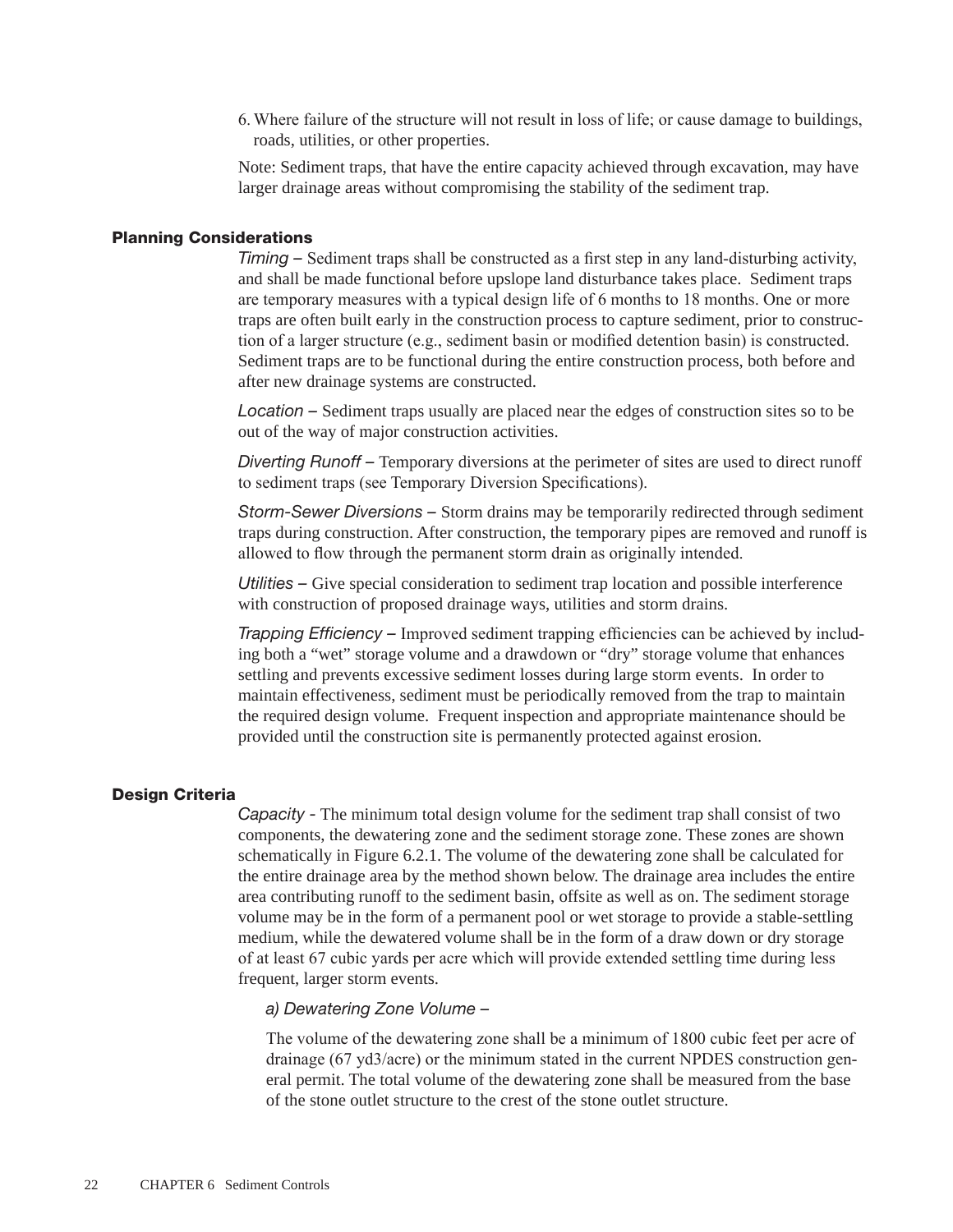## *b) Sediment Storage Zone Volume –*

The volume of the sediment storage zone shall be calculated by one of the following methods. The sediment storage zone shall be measured below the elevation of the base of the stone outlet structure.

*Method 1:* The volume of the sediment storage zone shall be 1000 cu. ft. per disturbed acre within the watershed of the basin; OR

*Method 2:* The volume of the sediment storage zone shall be the volume necessary to store the sediment yield as calculated with RUSLE or a similar generally accepted erosion prediction model. While the sediment storage volume may extend to the expected time period of the construction project, the minimum estimated time between cleanouts shall be six months.

Sediment shall be removed when it has accumulated to the top of the sediment storage or wet storage zone. This elevation shall be signified by the top of a stake near the center of the trap.



Figure 6.2.1 Capacity of a sediment trap is distributed between dewatering and sediment storage zones.

*Embankment –* Ensure that embankments for temporary sediment traps do not exceed 5 feet in height measured at the centerline from the original ground surface to the top of the embankment. Construct embankments with a minimum 4 foot top width and 2:1 (H:V) or flatter side slopes.

The design height of the embankment shall be increased by 5% to allow for settlement of the finished embankment. The original ground under the embankment shall be stripped of vegetation and scarified to a depth of 6 inches or more before placement of the fill material. Fill material should be made of clay, free of roots, large rocks, and organic material. Place fill in layers 6 inches thick and then compact using appropriate equipment. Fill material shall not be placed on frozen ground.

The completed embankment shall be seeded in accordance with temporary or permanent vegetation as found in this manual (Temporary Seeding or Permanent Seeding).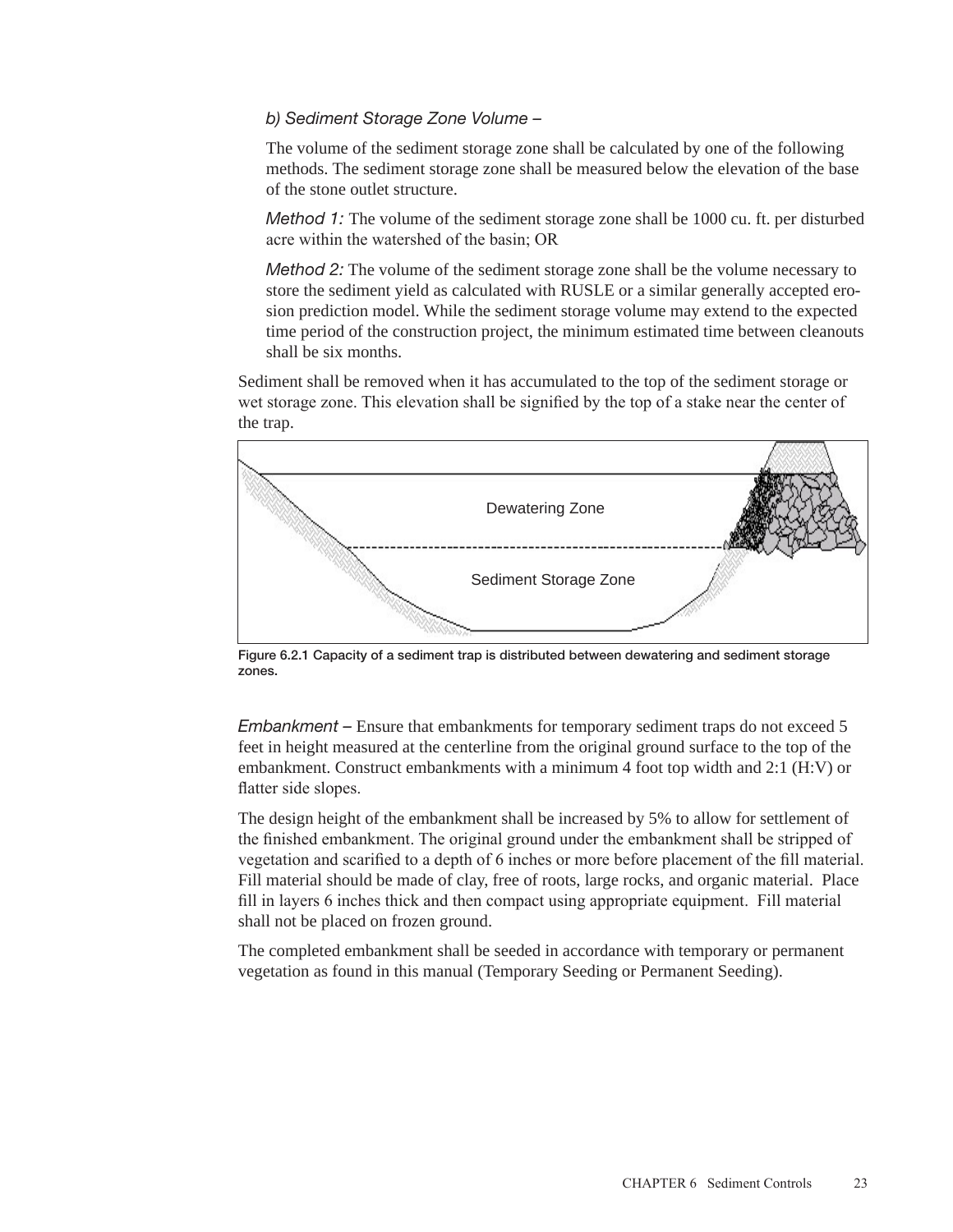*Excavation –* Where sediment pools are formed or enlarged by excavation, keep side slopes at 2:1 (H: V) or flatter for safety. The maximum depth of excavation within the wet storage area (sediment storage zone) should be 4 feet to facilitate clean out and for site safety considerations.

*Outlet Section –* Construct the sediment trap outlet using a stone section of embankment located at the low point in the basin. The stone section serves two purposes: 1) the top section serves as a non-erosive spillway outlet for flood flow, and 2) the bottom section provides a means to de-watering the basin between runoff events. A combination of coarse aggregate and riprap shall be used to provide for filtering/detention as well as outlet stability.

Construct the outlet using well-graded stones with a d50 size larger than 6 inches (ODOT Type D). A 1 foot layer of AASHTO  $# 57$  aggregate should be placed on the inside face to reduce drainage flow rate. Geotextile that meets the minimum requirements of ODOT Construction and Material Specification 712.09, Geotextile Fabric Type B, shall be placed at the stone-soil interface to act as a separation and to prevent piping. The geotextile shall be buried or keyed in at the upstream end a minimum of 6 inches. The crest of the stone outlet must be at least 1.5 feet below the top of the embankment to ensure that the flow will travel over the stone and not the embankment. The outlet shall be configured as noted in figure 2.



Figure 6.2.2 Outlet configuration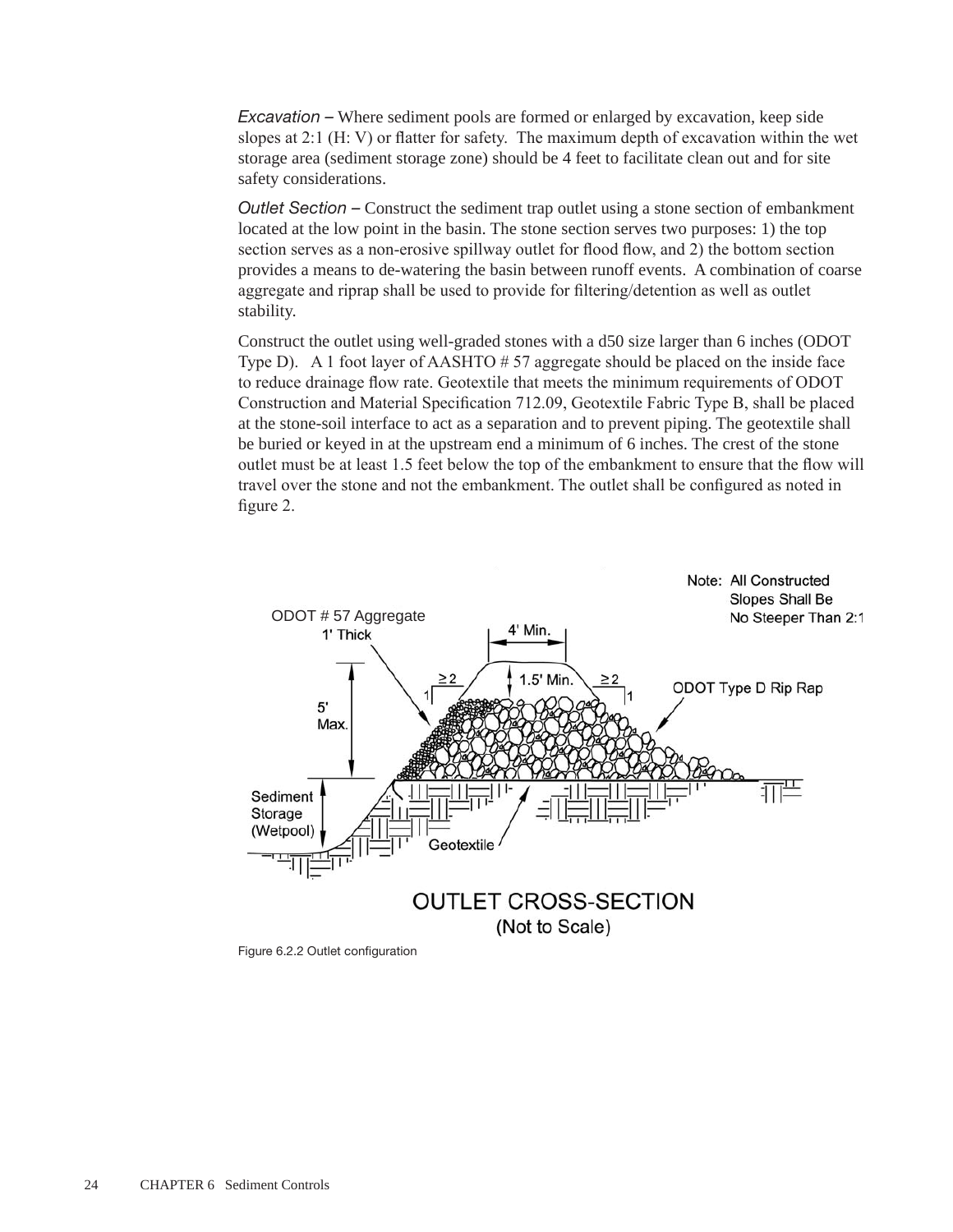The spillway weir shall be at least 4 feet long and sized to pass the peak discharge of the 10-year, 24-hour storm without failure, overtopping of the basin or significant erosion. A maximum flow depth of 1 foot, a minimum freeboard of 0.5 foot, and maximum side slopes of 2:1 are required. See Table 6.2.1 for weir length associated with drainage area.

| Drainage Area (acres) | Weir Length (feet) |
|-----------------------|--------------------|
|                       | 4.0                |
|                       | 6.0                |
| 3                     | 8.0                |
|                       | 10.0               |
| 'n                    | 12.0               |

Table 6.2.1 Sediment Trap weir length.

Note: alternatively use  $Q_{\text{weir}} = CLH^{3/2}$ Where C = Weir coefficient L = Weir Length (feet)  $H = Head of 1 foot$ 

Direct spillway discharges to natural, stable areas. Locate outlets so that flow will not damage the embankment. Discharges must be conveyed to a natural waterway via a channel of adequate capacity and stability. Where the channel enters a natural waterway, the discharge shall be less than  $1 \frac{1}{2}$  feet per second or otherwise less than the velocity that will initiate erosion or scour within the receiving waterway. When traps discharge to storm water facilities, the facility must have adequate capacity to receive the discharge from the sediment trap.

Where an emergency spillway is utilized, the primary rock spillway crest should be at least 1.5 feet below the settled top of the embankment with the emergency spillway crest being 0.5 foot below the top of the embankment.

# *The plans and specifications should show the following requirements:*

1. Location of the sediment traps.

- 2. Size of sediment trap including width, length and depth.
- 3. Minimum cross section of embankment.
- 4. Typical cross section through the spillway with geotextile fabric details and rock placement.
- 5. Location of emergency spillway, if used.
- 6. Gradation and quality of rock.
- 7. Plans shall detail how excavated sediment is to be disposed of, such as placement on areas where it will be stabilized or removal to an approved off-site location.

All plans should include the installation and maintenance schedules with the responsible party identified.

Install warning signs, barricades, perimeter fence and other measures around sediment traps as necessary to protect workers, children, equipment, etc.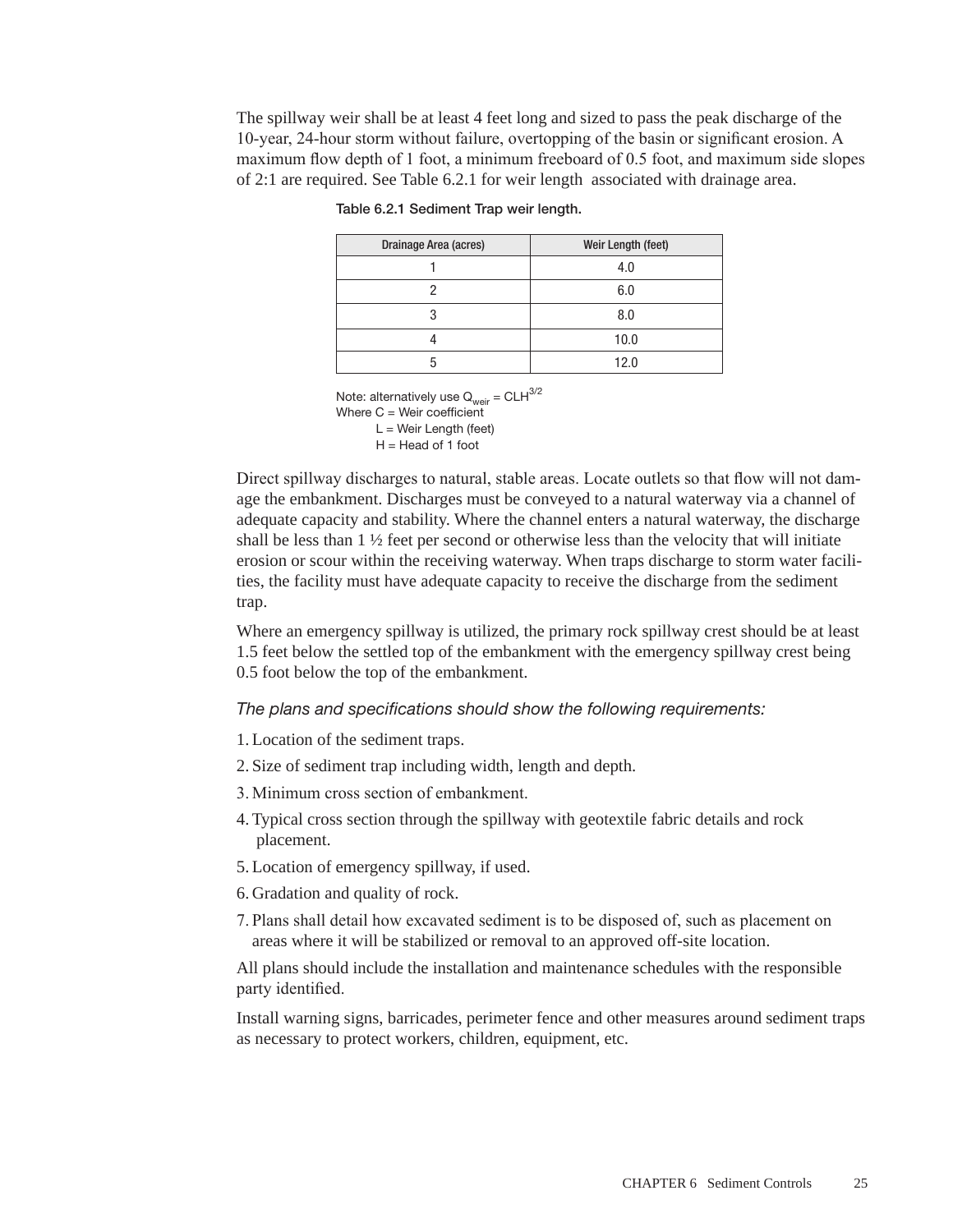## Operation and Maintenance

- 1. The capacity and function of the sediment trap shall be maintained by inspecting on a weekly basis and after each runoff event, and by performing the necessary activities shown below.
- 2. Establish vegetative cover and fertilize as necessary to maintain a vigorous cover around the sediment trap.
- 3.Inspect the pool area, embankment and spillway area for burrowing rodents, slope failure, seepage, excess settlement, and displaced stone. The area should be inspected for structural soundness and repaired as needed.
- 4.Regularly inspect water discharged from trap for excess suspended sediments. Identify and perform necessary repairs to improve water quality. Excessive suspended sediments may require design modifications or treatment with flocculants.
- 5.Remove woody vegetated growth on the embankment and spillway areas.
- 6.Remove trash and debris that accumulate in the pond and have potential to block spillways.
- 7. Dewatering outlets shall be regularly checked to ensure that performance is maintained. Filter stone choked with sediment shall be removed and replaced to restore its flow capacity.
- 8.Remove sediment and restore the sediment trap to its original dimensions when sediment has accumulated to the top of the sediment storage or wet storage zone. This elevation shall be signified by the top of a stake near the center of the trap. Removing sediment by hand may be necessary adjacent to the outlet section of the embankment to prevent equipment damage. Place the removed sediment and stabilize with vegetation in a designated area where it will not easily erode again. Restore trap to its original dimensions and replace stone as needed on the outlet.
- 9. After the entire construction project is completed, temporary sediment traps should be dewatered and regraded so as to conform to the contours of the area. All temporary structures should be removed and the area seeded, mulched and stabilized as necessary.

#### Common Problems/Concerns

Utilizing sediment traps on large drainage areas (greater than 5 acres) where Sediment Basins (see page 2 of this chapter) are appropriate will increase sediment discharged during construction.

Failure to removed trapped sediment will reduce the effectiveness of this practice in capturing sediment.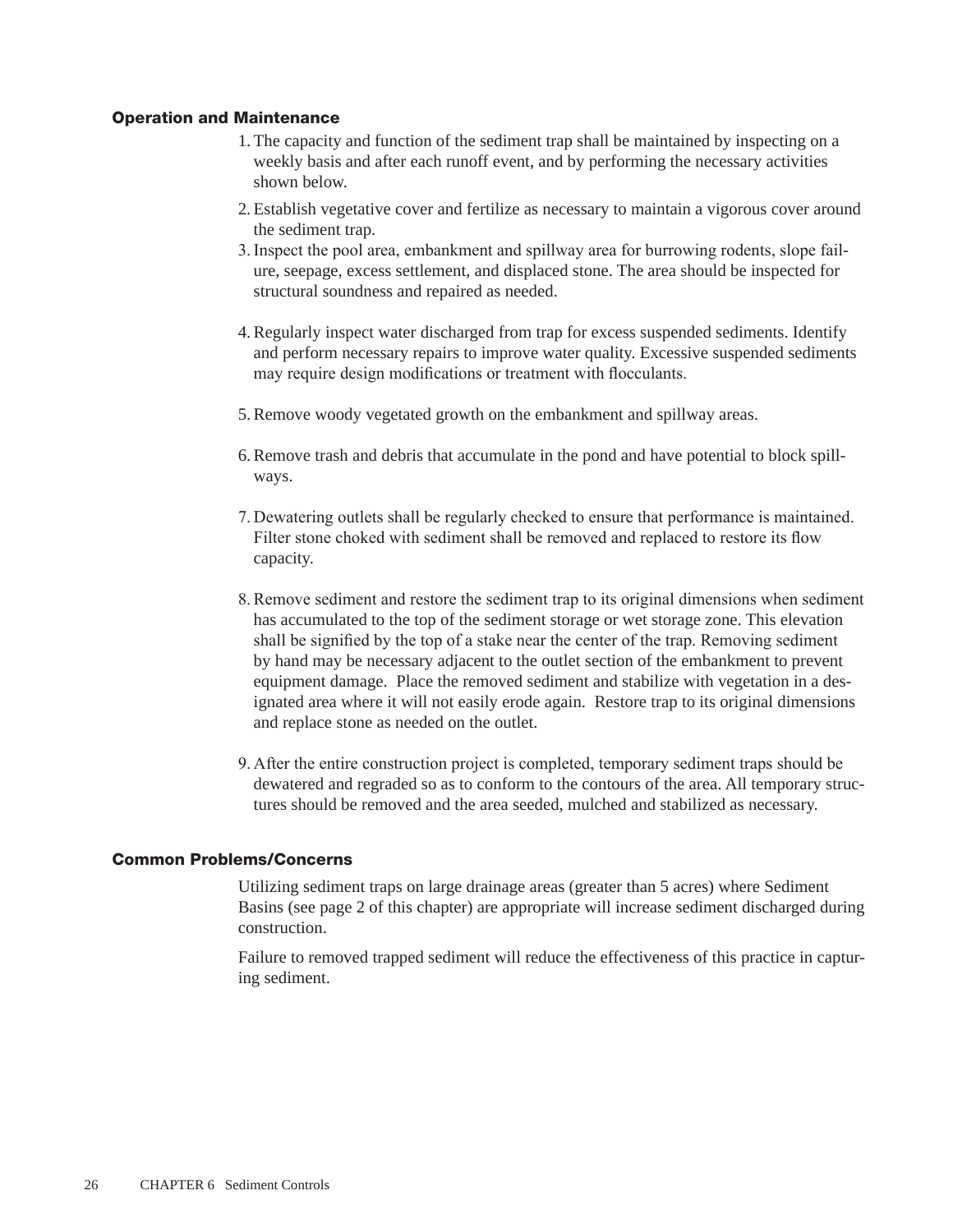